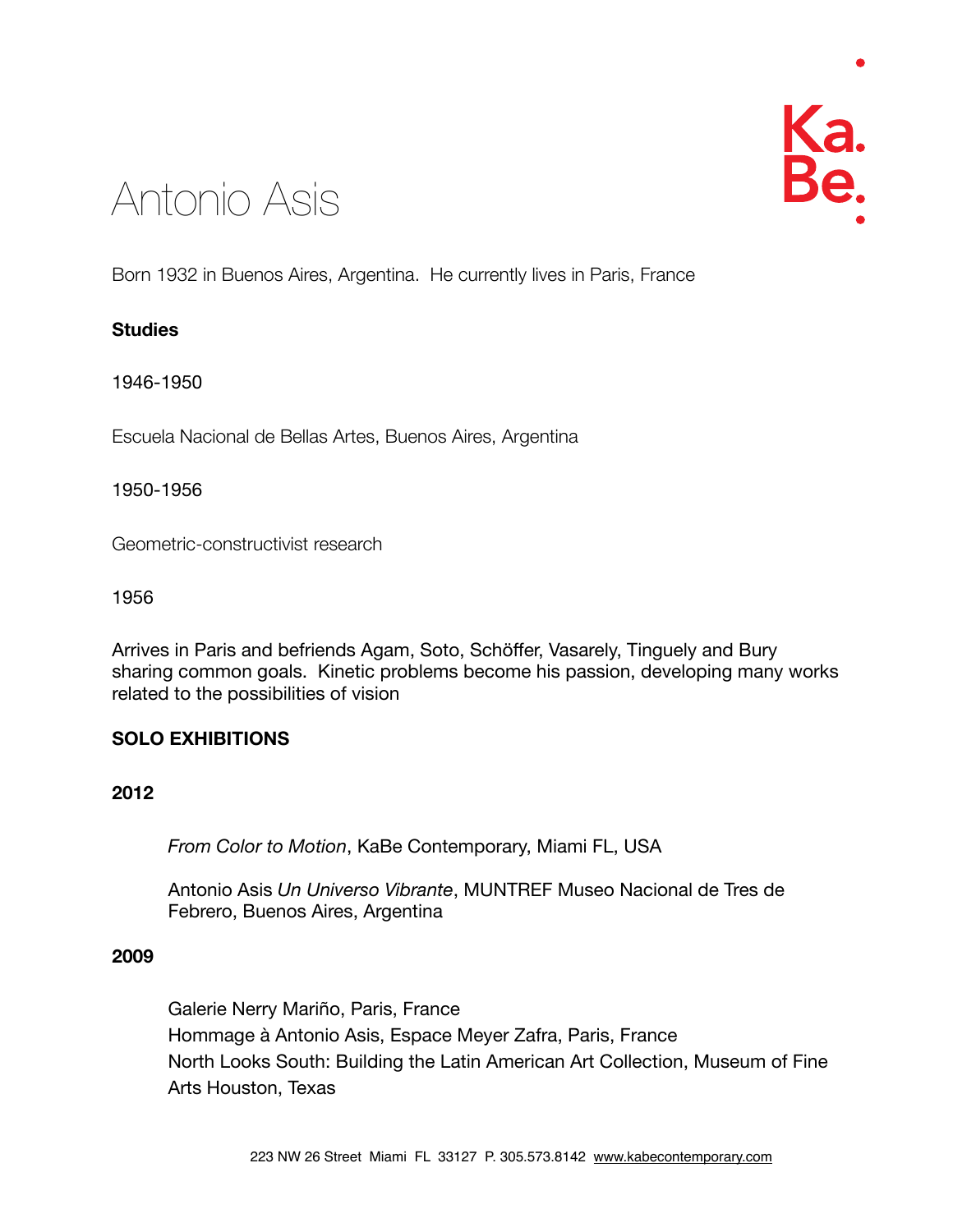

 Chromatic energies, Sicardi Gallery, Houston, Texas

# **1995**

 Expression Visuelle, Galleria Arte Struktura, Milan, Italy

# **1995**

 Expression visuelle, Galerie Claude Dorval, Paris, France

# **1989**

 Atelier Antonio Asis – Oeuvres des années 50 à 70, Hôtel Drouot, Paris, France

# **1984**

 Centre de Recherche Artistique Contemporaine, Verifica 8 +, Venice, Italy 1983 Galerie J. & J. Donguy, Paris, France Galleria d'Arte Santostefano, Sarnico, Italy 1975 Galleria la Polena, Genova, Italy

# **1972**

 Maison de la Culture, Rennes, France

# **1971**

 Estudio Actual, Caracas, Venezuela

# **1970**

 Galerie Krebs, Bern, Switzerland

# **SELECTED GROUP EXHIBITIONS**

# **2012**

 Real/Virtual, Arte Cinético argentino de los anos sesenta, Museo Nacional de Bellas Artes, Buenos Aires, Argentina

# **2011**

 Les sites de l'abstraction latino-américaine – Ella Fontanals Cisneros, Haus Konstruktiv, Zurich, Switzerland Art cinétique, Espace Meyer Zafra, Paris, France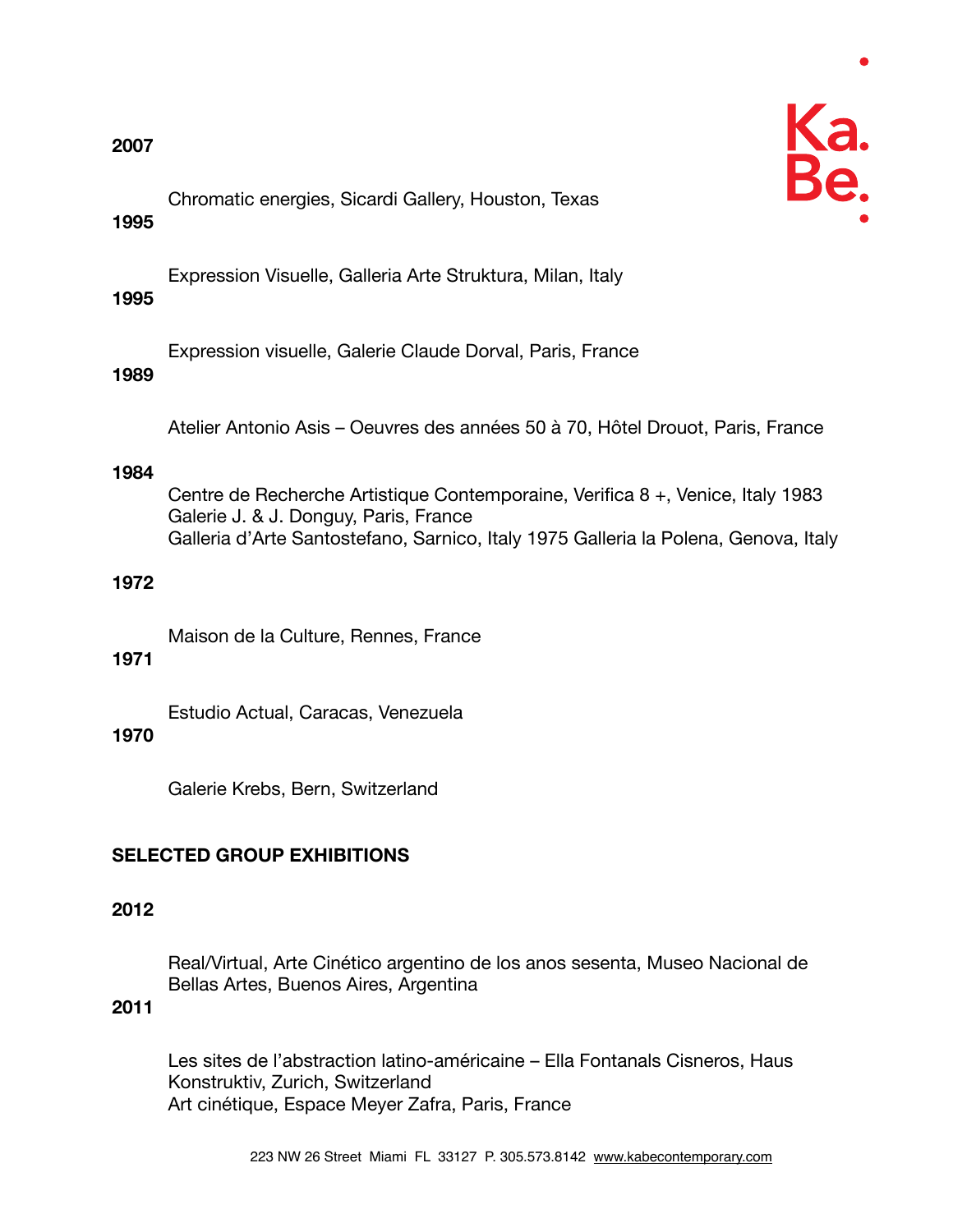Asis/Esmeraldo/Espinosa/Lizarraga, Works on Paper, Sicardi Gallery, Houston, Texas

#### **2010**



 Collage, More and Less, Williams Tower Gallery, Houston, Texas Papiers, instants géométriques, Galerie Nery Mariño, Paris, France Géométrie hors limites, art contemporain latino-américain – Collection Jean et Colette Cherqui, Maison de l'Amérique Latine, Paris, France Los sitios de la abstraccion latinoamericana, Museo de Arte Moderno Contemporaneo de Palmas de Mallorca, Spain

#### **2009**

 Blancs et couleurs, Espace Meyer Zafra, Paris, France

# **2007**

 Los Cinéticos, Museo Nacional Centro de Arte Reina Sofía, Madrid, Spain

# **2006**

 Op Art, Joyce, Palais Royal, Paris, France

#### **2004**

 Antonio Asis et Horacio García Rossi, Galerie Claude Dorval, Paris, France 1984 3ème Biennale de l'Estampe, Forum des Cholettes, Sarcelles, France. Percezione e Costruzione, Centro Culturale, Rondottanta, Italy Classicità dell'astrattismo, Studio f.22, Brescia, Italy

#### **1983**

 Biennale méditerranéenne d'art contemporain, Palazzo Provincia di Catanzaro, Italy Mundial, Galliata Arte Contemporanea, Savone, Italy

 100 artistes de l'Amérique Latine, Centre Culture de Compiègne; Maison de la Culture d'Amiens, France

 7ème Biennale d'Art Contemporain, San Martino di Lupari, Padova,

#### **1982**

 Mouvances, Galerie d'Art Contemporain, Paris, France Künstler aus Lateinamerika, Daadgalerie, Berlin, Germany L'Amérique latine à Paris, Grand Palais, Paris, France

# **1975**

 L'Oeil en Question, Centre Culturel d'Arras, France 1974 Salon Grands et Jeunes d'Aujourd'hui, Paris, France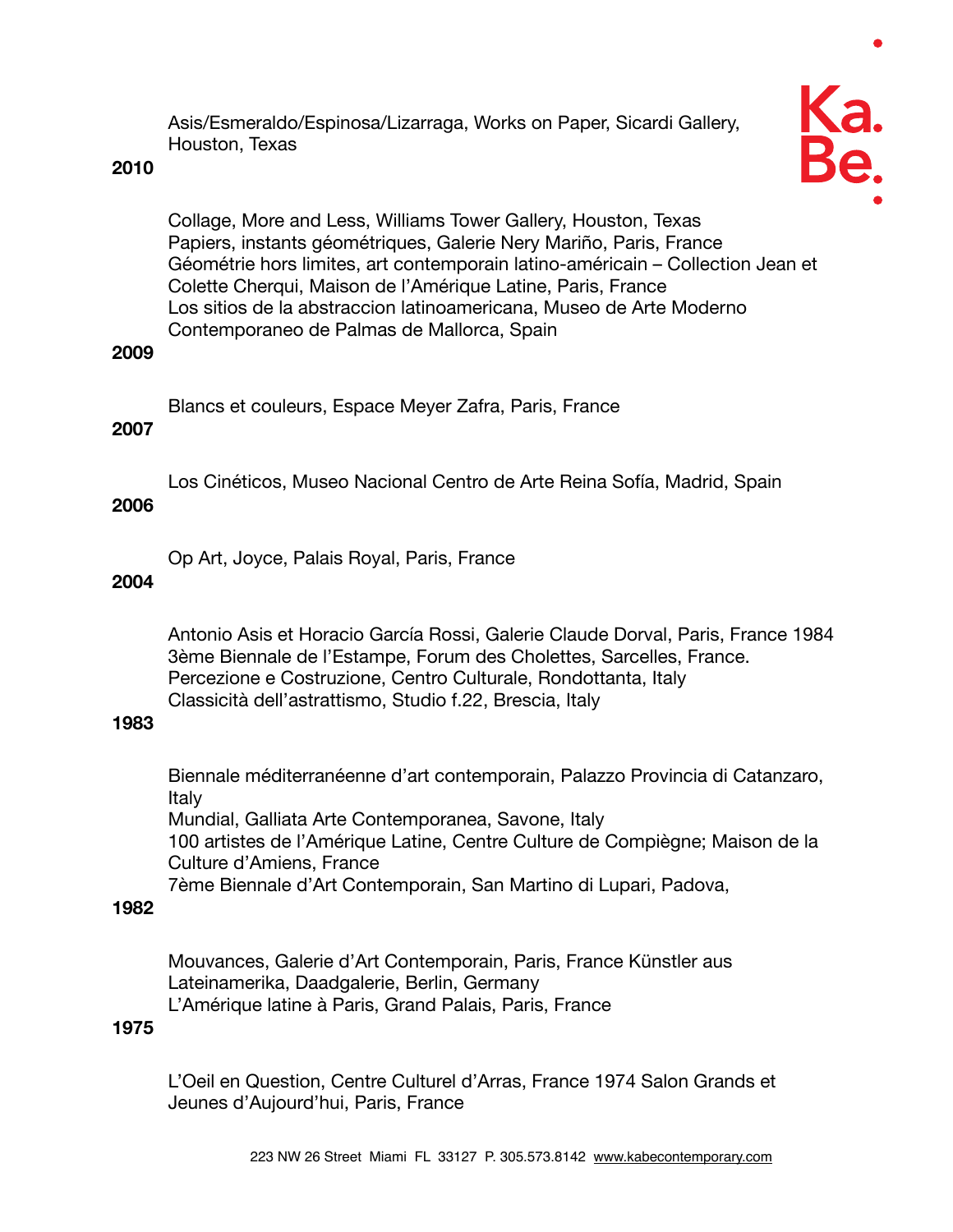# **1973**

 Salon Grands et Jeunes d'Aujourd'hui, Paris, France Centre Culturel International, Antwerp, Belgium 1972 Salon Grands et Jeunes d'Aujourd'hui, Paris, France Galería Juana de Aizpuru, Sevilla, Spain Groupe "Position", Barcelona, Spain

#### **1971**

 Galerie de la Résidence Empain with the Gallery Françoise Mayer and the Galerie Withofs, Brussels, Belgium Centre Commercial La Belle Epine, Paris, France Salon Grands et Jeunes d'Aujourd'hui, Paris, France Groupe "Position", Galleria Sincron, Brescia, Italy Groupe "Position", Galerie Sen, Madrid, Spain Exposición Latinoamericana, Barcelona, Spain Latin Amerika i Skandinavia, Kunsternes Hus, Oslo, Norway; Gentofte Kunstvenner, Charlottenlund; Lunds Konsthall, Lund; Konsthallen, Göteborg, Sweden

#### **1970**

 Salon Grands et Jeunes d'Aujourd'hui, Paris, France

#### **1969**

 Ideatori Plastici, Artestudio Macerata, Italy

# **1968**

 Cinétisme, Spectacle, Environnement, Maison de la Culture, Grenoble, France Triade 68, Musée Municipal, Les Sables d'Olonne, France

# **1967**

 Kinetism and Slow-Motion, Art Department, Douglas College, New Brunswick, Canada

 Exposition d'art cinétique, Centre Culturel, Toulouse, France Lumiere et mouvement, Musée d'Art Moderne de la Ville de Paris, France Kinetika, Museum des 20 Jahrhundert, Vienna, Austria Von Konstruktivism zur Kinetik, Galerie Denise Rene/Hans Mayer, Krefeld, Germany Biennale de Paris, Musée d' Art Moderne, Paris, France. Studio 2B, Bergamo, Italy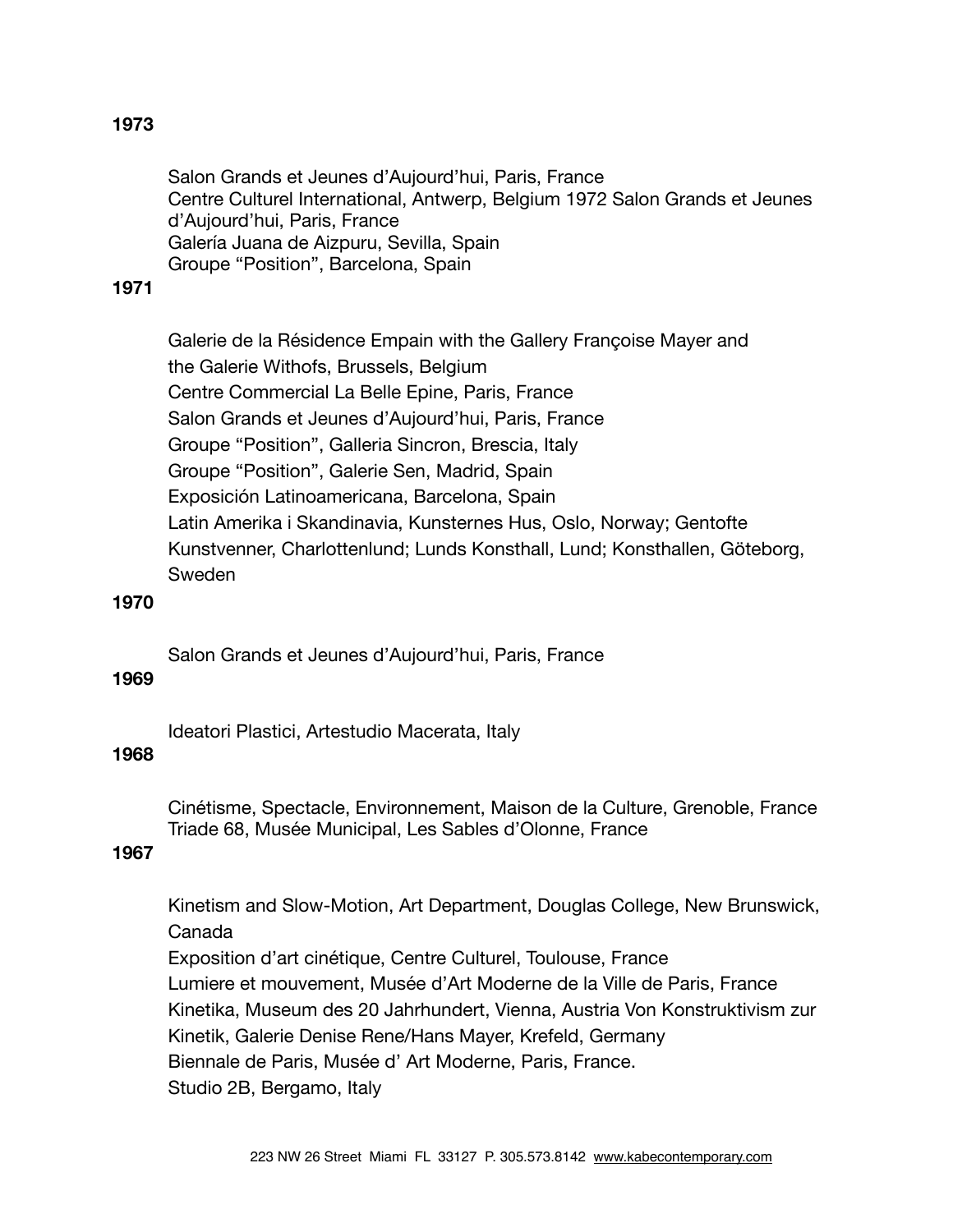Art et mouvement, Musée d'Art Contemporain, Montreal, Canada

#### **1966**

 Licht und Bewegung, Kunsthalle, Dusseldorf, Germany Sigma II, Galerie des Beaux-Arts, Bordeaux, France

#### **1965**

 Art and Movement, Diploma Galleries, Edinburgh; Art Gallery and Museum, Glasgow, Scotland Aspects de la peinture cinétique, Galerie Devray, Paris, France. Objectifs 65, Galerie de la Librairie anglaise, Paris, France. Licht und Bewegung, Baden Baden, Germany Réalités Nouvelles, Paris, France Art et mouvement, Tel-Aviv Museum, Tel-Aviv, Israel Sounding Two, Signals, London, England Mouvement et Lumière, Bern, Switzerland Mouvement et Lumière, Musée des Beaux-Arts, Brussels, Belgium Exhibition of Latin American Artists, Musée National d'Art Moderne, Paris, France

#### **1962**

 Constructivisme, Galerie Dautzenberg, Paris, France 30 Argentins de la nouvelle génération, Galerie Greuze, Paris, France Festival of Modern Art from Latin America, Center of Advance Creative Studies, London, England L'Aujourd'hui de demain, Palais St. Vaast, Arras, France

#### **1955**

 Salón Municipal, Museo Municipal de Buenos Aires, Argentina

# **SOLO EXHIBITIONS CATALOGUES**

# **2012**

*From Color to Motion***,** KaBe Contemporary, Miami, Florida

Antonio Asis *Un universo Vibrante, MUNTREF*, Buenos Aires, Argentina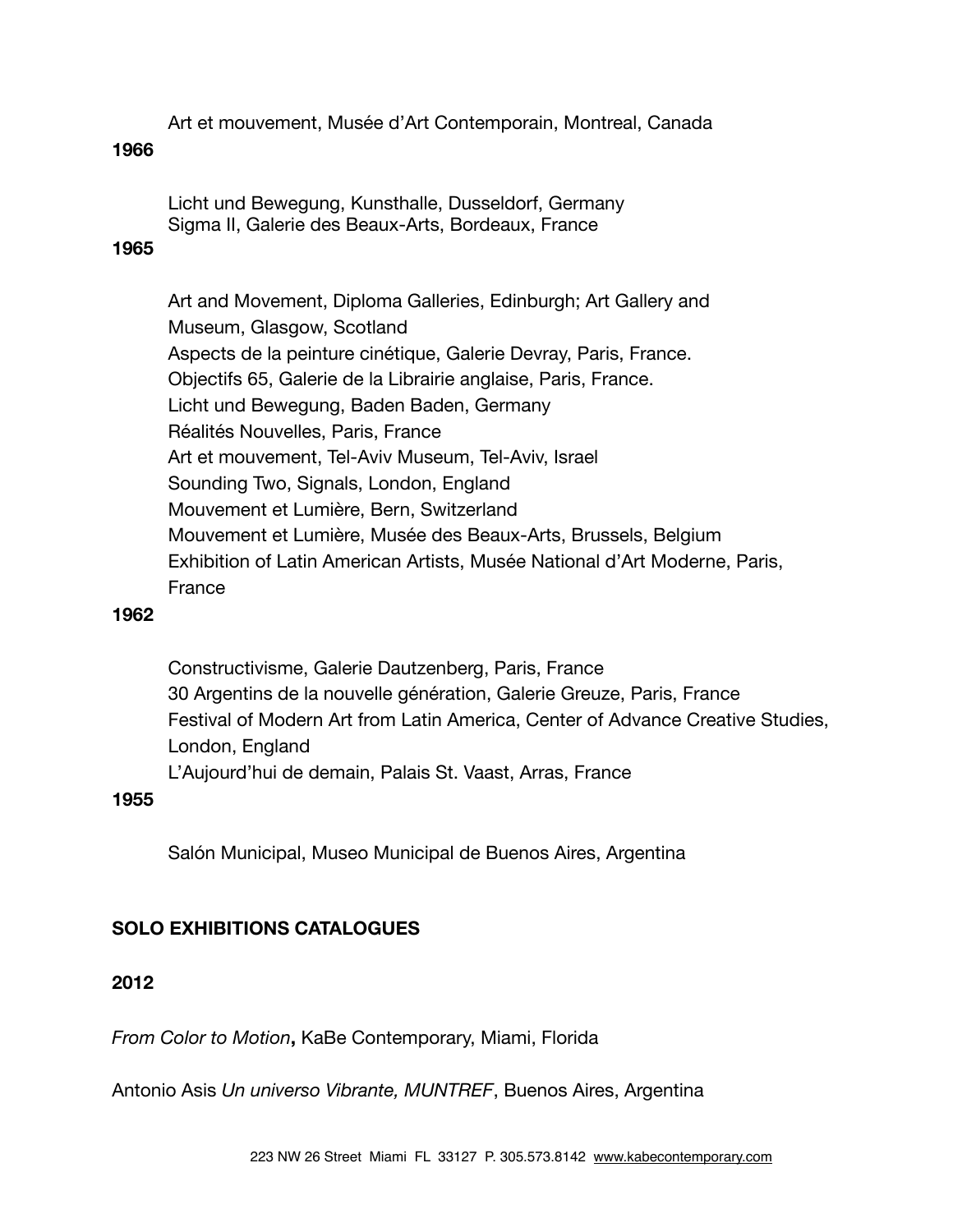- **2007** Sicardi Gallery, Houston, Texas
- **1995** Expression visuelle, Galleria Arte Struktura, Milan, Italy

Expression visuelle, Galerie Claude Dorval, Paris, France

- **1989** Atelier Antonio Asis Oeuvres des années 50 à 70, Hôtel Drouot, Paris, France
- **1983** Galerie J. & J. Donguy, Paris, France, 13 January 12 February 1975 Asis, Galleria la Polena, Genova, Italy, 19 June – 15 July
- **1972** Maison de la Culture, Rennes, France
- **1971** Estudio Actual, Caracas, Venezuela, June
- **1970** Galerie Krebs, Bern, Switzerland, 17 March 11 April

#### **PERIODICALS**

**1995** Aubele, Luis, "Sutiles efectos de la inspiración", La Nación, Buenos Aires, Argentina, December 18.

**1970** K.C.G., "Seismographisches", 1 p., Bund, March 31. **1969** Giugni, Angel Ramos, "Antonio Asis de "Recherche visuelle", Imagen, N°61, 1 black and white illustration, November 30, p.18.

**1968** Burnet-Merlin, Alfredo, "Auge del arte cinético", La Nación, 1 black and white illustration, March 31. 1967 Popper, Frank, "The luminous trend in kinetic art", Studio International, N°886, 14 illustrations (5 in color), February, pp. 72-77.

Clay, Jean, " La peinture est finie", Robho, n° 1, l6 black and white iIlustrations, June. Duparc, Christiane, "La peinture rouge", Adam, n° 14, September, pp. 26-31 (6 color photos).

**1965** Anonymous, Work reproduced with comment, Signals, June-July, p. 12. **1959** Delgado, Raphael, "Antonio Asis y los fotogramas, esa extraña forma nueva del Arte", 1 p., 1 black and white illustration, April 16.

**1956** García Martínez, J.A., "¿ Nuevas orientaciones en la pintura no figurativa ?", Historium, n° 2O3, 1 p., 1 illustration, April.